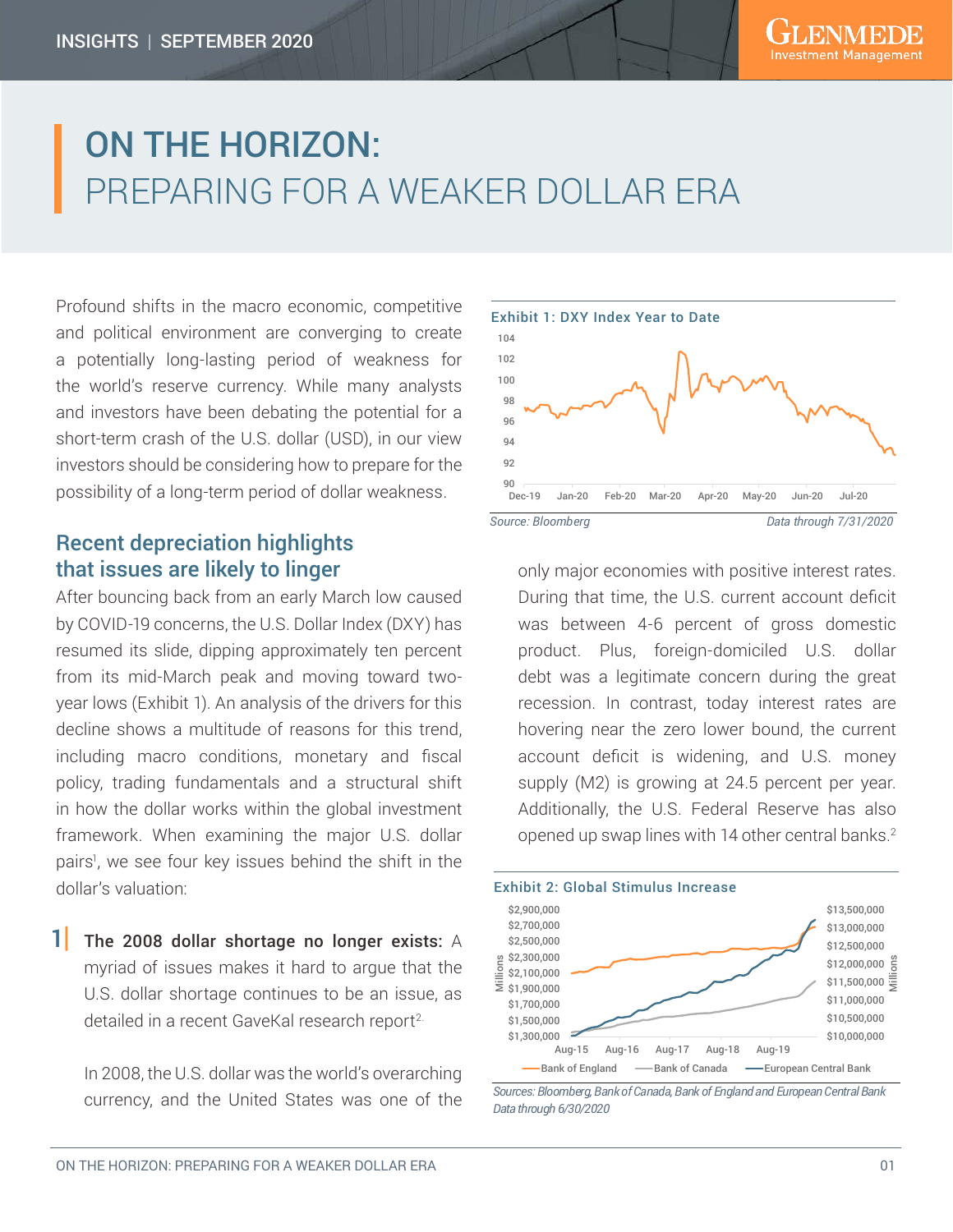#### Competition across the globe: 2|

A credible alternative to the U.S. dollar may be emerging as the European Union appears to be regaining strength, making it attractive to investors again. In a demonstration of solidarity that Alexander Hamilton would envy, EU members' decision to jointly issue up to 750 billion euros for the EU's historic stimulus plan signals reassuring unity for the euro. However, the real question will be whether the European experiment provides a lasting stable fiscal foundation. Overall, we believe the EU developments can change how reserve managers and asset allocators think about their options around the world.



# $3|$  Interest rate divergence between China and the United States:

China is not monetizing the COVID-19 crisis, while the United States pursues a policy of debt monetization. This difference in monetary policy has the potential to create a stark divergence in long-term interest rates between the countries.

# $4\vert$  The unpredictable U.S. political backdrop:

A chaotic U.S. political environment is making a very uncertain construct for the dollar. A divided government, a seeming inability to effectively address the COVID-19 pandemic, tax implications from the stimulus packages, election-year political dynamics and heightened

Sino-U.S. tensions are just some of the concerns complicating monetary policy.

In short, we are now in a period of ample liquidity provisioned by the major world's central banks combined with an uncertain U.S. domestic situation. The investment environment has changed markedly and in ways that are likely to continue for quite some time.

## Broader implications for investors

Given these significant and potentially long-term shifts, investors have a number of potential considerations as they map their asset allocation and investing strategies:

- 1 Inflation dynamics: The decline in real interest rates against nominal rates completely bounded by the U.S. Federal Reserve has caused U.S. breakevens to rise significantly. While this would suggest a deflationary environment, there is real concern that persistent debt build up coupled with a depreciation in the dollar could create a higher likelihood of inflation as we move into 2021. According to Goldman Sachs (Gold Views: In search of a new reserve currency), the United States' expanded balance sheet and vast money creation could heighten fears about the value of the dollar. The outcome likely would then be higher inflation but at a surmountable level. We are do not currently projecting anything similar to a 1970s scenario.
- $2|$  Gold and metals: Gold can be a very good hedge in portfolios specifically against inflation. We believe that with real interest rates at all-time lows, an appropriate allocation to gold, as well as other metals such as silver, could make sense for investors.
- Emerging markets: A weaker dollar is good for external global growth. We believe that the current dollar dynamic may be a predictor of better returns in emerging markets. 3|